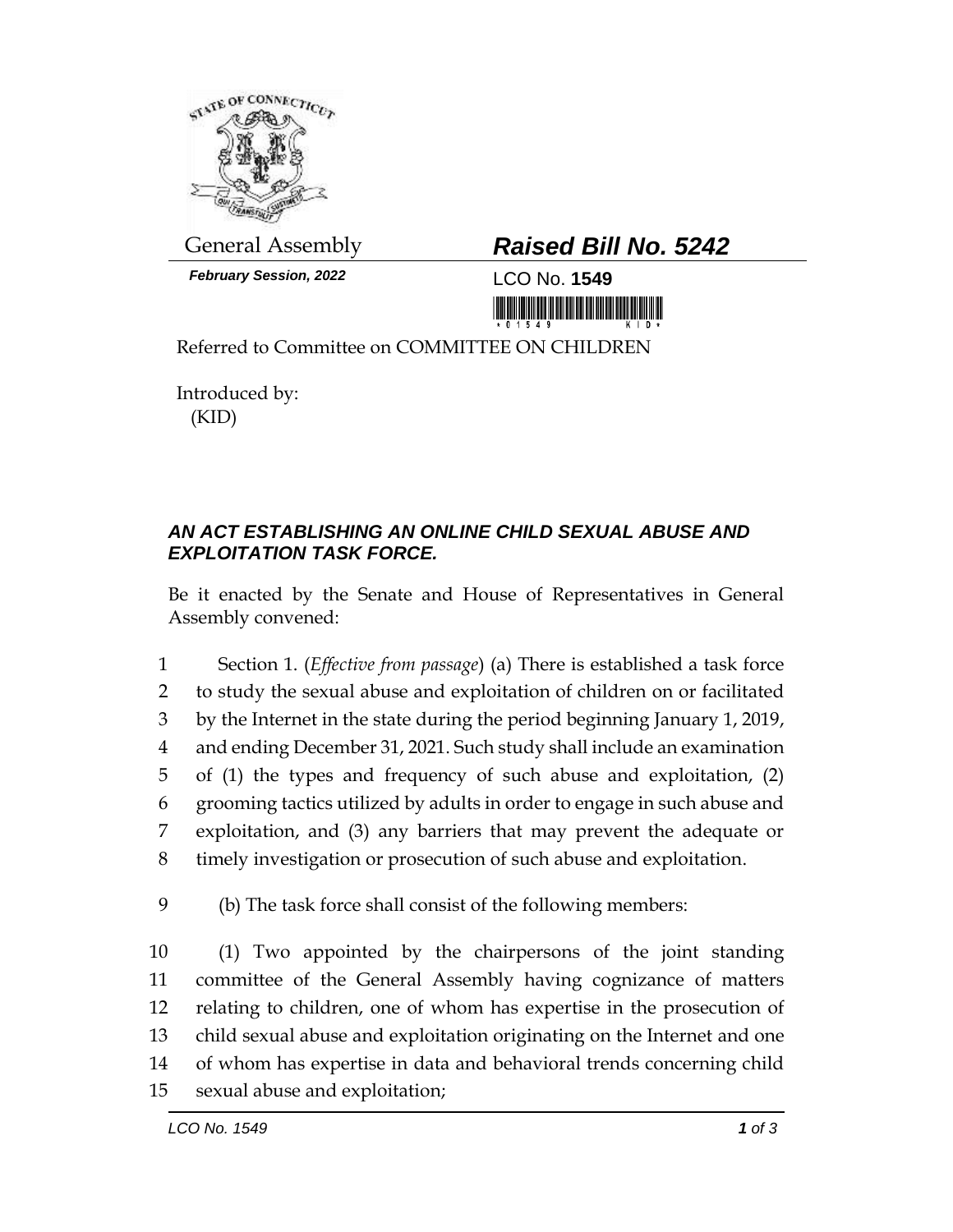(2) The Commissioner of Children and Families, or the commissioner's designee;

 (3) The Commissioner of the Department of Emergency Services and Public Protection, or the commissioner's designee;

 (4) The Chief State's Attorney, or the Chief State's Attorney's designee; and

 (5) A representative of the Connecticut Police Chiefs Association, who shall be designated by the president of such association.

 (c) All initial appointments to the task force shall be made not later than thirty days after the effective date of this section. Any vacancy shall be filled by the appointing authority.

 (d) The chairpersons of the joint standing committee of the General Assembly having cognizance of matters relating to children shall select the chairperson of the task force from among the members of the task force. Such chairperson shall schedule the first meeting of the task force, which shall be held not later than sixty days after the effective date of this section.

 (e) The administrative staff of the joint standing committee of the General Assembly having cognizance of matters relating to children shall serve as administrative staff of the task force.

 (f) Not later than January 1, 2023, the task force shall submit a report on its findings and recommendations to the joint standing committee of the General Assembly having cognizance of matters relating to children, in accordance with the provisions of section 11-4a of the general statutes. The report shall include, but not be limited to, (1) the number of allegations of such abuse and exploitation reported to law enforcement, (2) the number of such reports that resulted in arrest and the number of such reports that resulted in prosecution, and (3) to the extent the task force can determine, the reasons why certain allegations were not prosecuted. The report shall not contain personally identifying